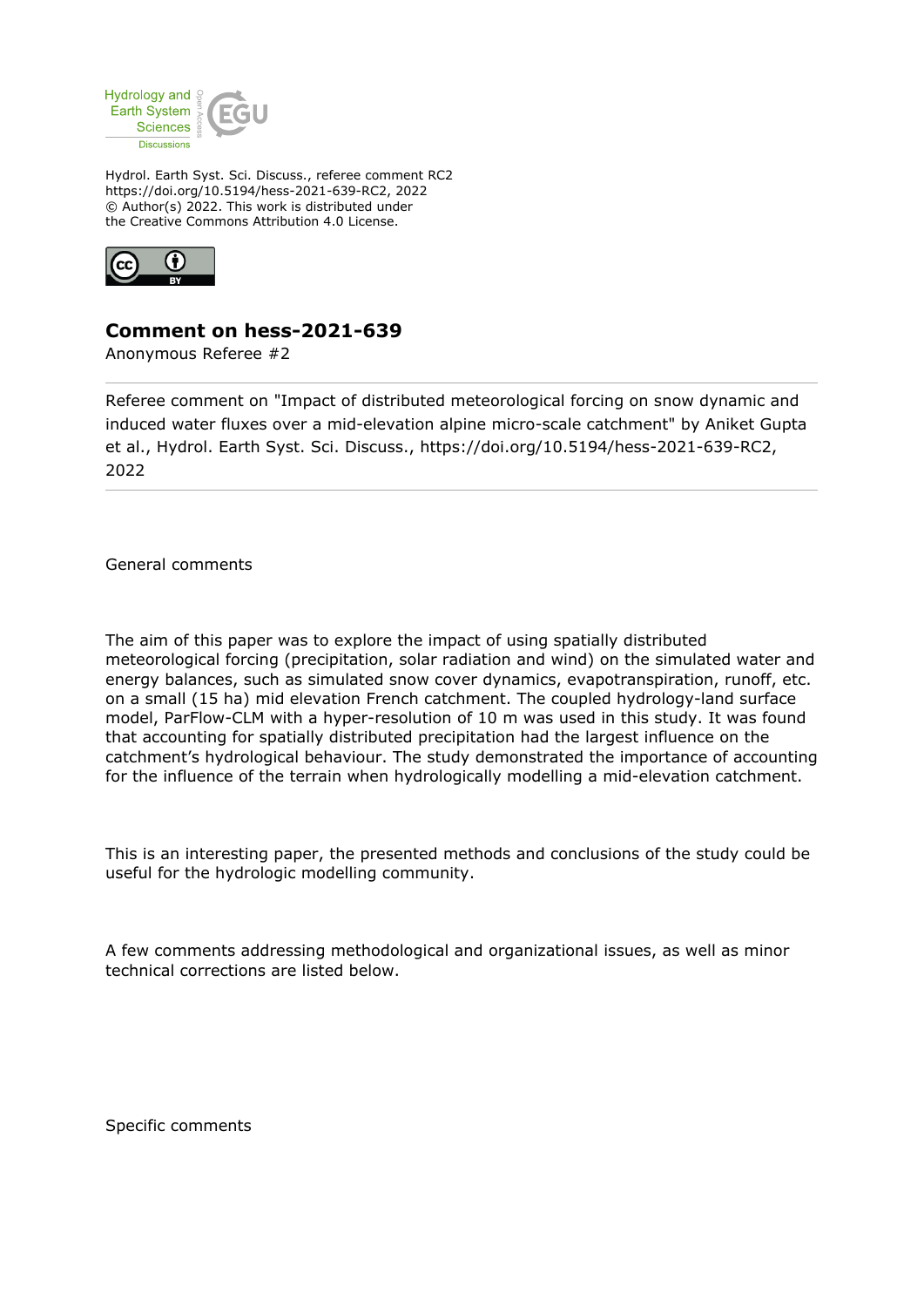Currently, only results of the model calibration is presented. It would be good, if the model could be tested on a different, independent time period. It would be also interesting to see if the results/conclusions remain the same for an independent time period.

I am not entirely sure for which field measurements the model was calibrated? Actual evapotranspiration was overestimated for each scenario. If there are observed latent heat flux time series available, would it be possible to change some e.g. model parameters in order to more realistically simulate actual evapotranspiration? It is interesting to see that certain modelling states became e.g. more patchy, or that by accounting for spatially distributed precipitation some of the simulated model fluxes and state variables changed – but how can the authors decide if the modelling results are realistic or better compared to model setup where meteorological forcing is not distributed?

Furthermore, it would be good if the simulation efficiency of the model in terms of simulating snow cover (Figure 10) could be quantitatively assessed, not only visually comparing the simulation results with (only) four Sentinel-2 images – how good are the snow cover simulations during the rest of the year?

It would be also very good if the authors could formulate the take home messages of the paper in a very clear way, trying to be specific. Instead of writing "that impacts the hydrology" in the Abstract, the authors could be clear which processes are actually influenced? This applies not only to the abstract, but also to the results and conclusion sections.

The study lacks a Discussion section – Lines 394-400 probably try to put the study into the context of existing literature, but only two studies are mentioned. Generally, it would be good to add a separate, very clear Discussion section to the manuscript. Here, the authors could also elaborate on the question, whether their findings are general/could be generalized (different catchments, different climates, etc.)?

I found it hard to follow the different simulation setups through the manuscript. There is a list in Lines 227-234, but when the Results are presented it would be very helpful for a reader to sometimes explain in detail the differences between the simulations, to remind the reader what the abbreviations refer to, etc.

On a similar note, it is hard to understand the figures, and generally the sequence and subsections of the Results. There are a lot of very similar figures and the differences can be often visually not noticed. Often there is jumping between figures, between the beginning and end of the results, e.g. Line 265 already mentions figure 9; Line 300, etc. The Results section could be potentially reorganized or the section names could be changed, i.e. the Results section starts with describing non-distributed and distributed forcing simulations – which probably refers to different simulation setups. But then it continues with sections such as water budget and snow dynamics – I am not sure how these subsections are logically linked.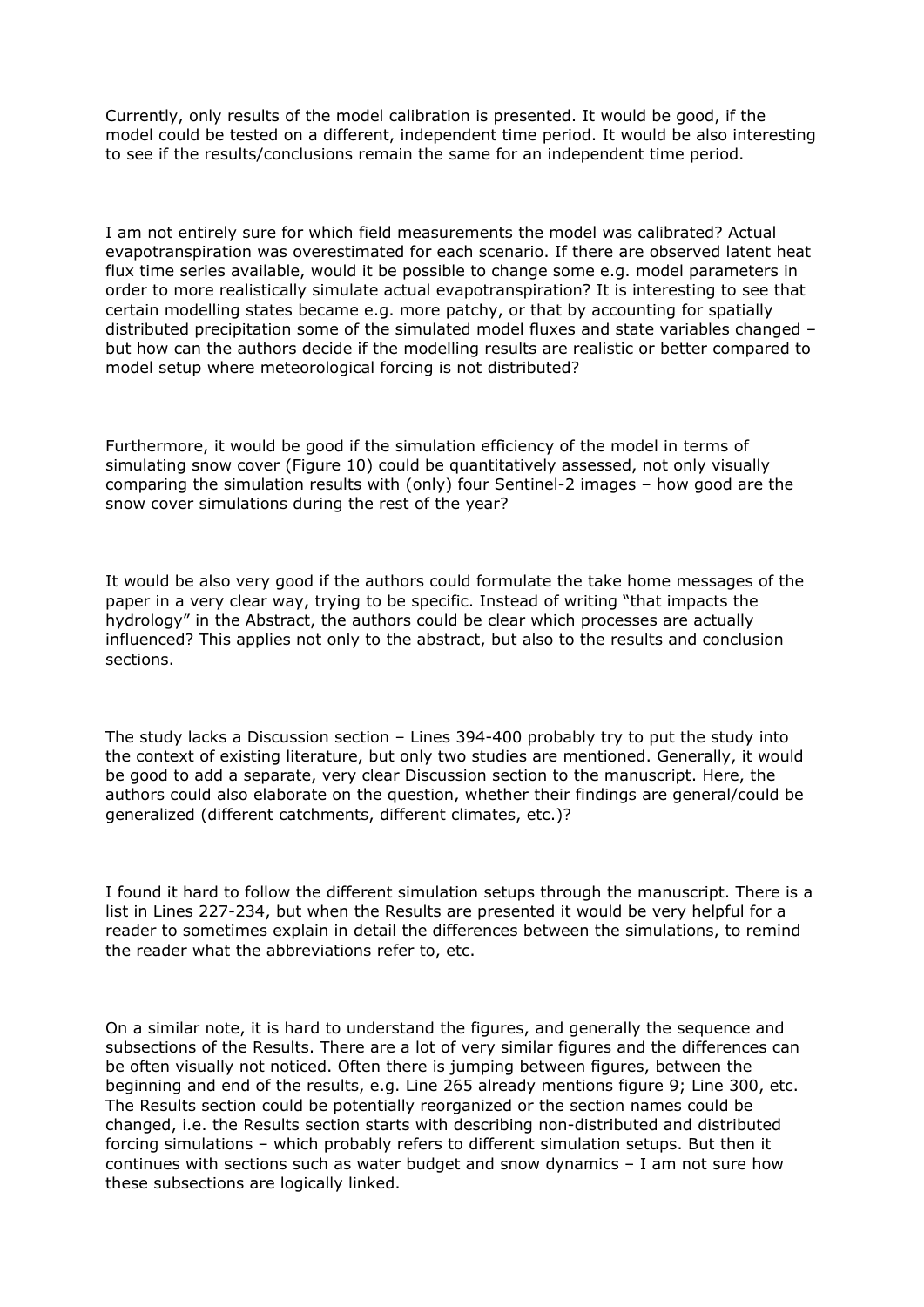I think the study might benefit from a very thorough English language editing, some formulations and sentences are unclear (e.g. storage instead of stock?, shortwave radiation instead of writing simply shortwave?, etc.). Please find below, under technical corrections a few suggestions.

Technical corrections

-Generally: it might be good to use either present or past tense when presenting the methods, results, etc. – but not to mix the two.

-Introduction (and also later in the manuscript): generally, it might be better to split very long sentences into more, shorter ones. This might make it easier for the reader to understand and follow the paper.

-Title: dynamics? Instead of dynamic? Is the word "induced" necessary in the title?

-Line 3: These impact (or influence)

-Line 9: 3D simulations of what? Please add. Please be specific.

-Line 13: induces

-Line 14: please consider to rephrase, "Distributed forcing induces a snowpack" – what does this actually mean? Which forcing? Is "induce" the right word here?

-Line 15: what does "good agreement" mean? Please revise, please add some quantitative information.

-Lune 15: what does a "smoother hydrological response" mean? This sentence is unclear. Please consider to rewrite this sentence.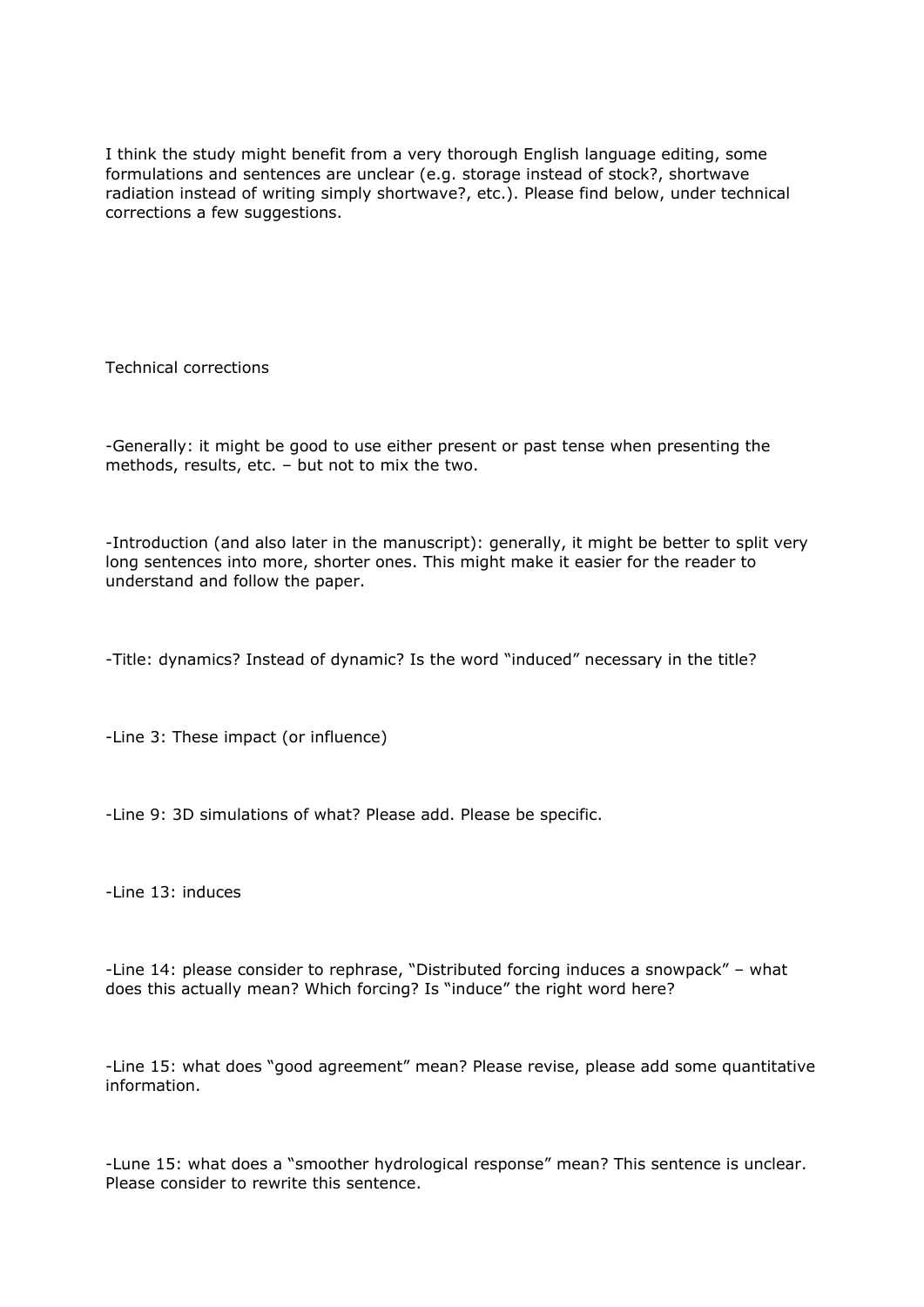-Line 16: but how can the authors decide if the "patchiness" is more realistic for distributed meteorological forcing compared to non-distributed one? Again, this should be quantitatively proved.

-Line 16: Among

-Line 17: "impacts the hydrology" – please revise, please be specific, what exactly is influenced and how? And how do the authors know that these results are realistic?

-Line 17: please add: most important in terms of what?

-Line 19: please add: what does "it" mean? Please also revise the sentence, what does "small differential melting effect" mean? What does "small" mean? How small? This should be quantitatively expressed.

-Line 20: please remove "participate to". Please replace "accelerate" with "accelerates"

-Line 21: patchiness in what? Please add. How do the authors know if more patchiness is more realistic/is what in reality happens in the catchment?

-Line 28: spatial differences in melting

-Line 30: please be specific. Change the hydrology in which sense? Please revise.

-Line 35: please revise the first sentence. What does this sentence mean?

-Line 40: what does "proper soil moisture" mean? Please revise this sentence.

-Line 40: sloppy? Do the authors mean sloping?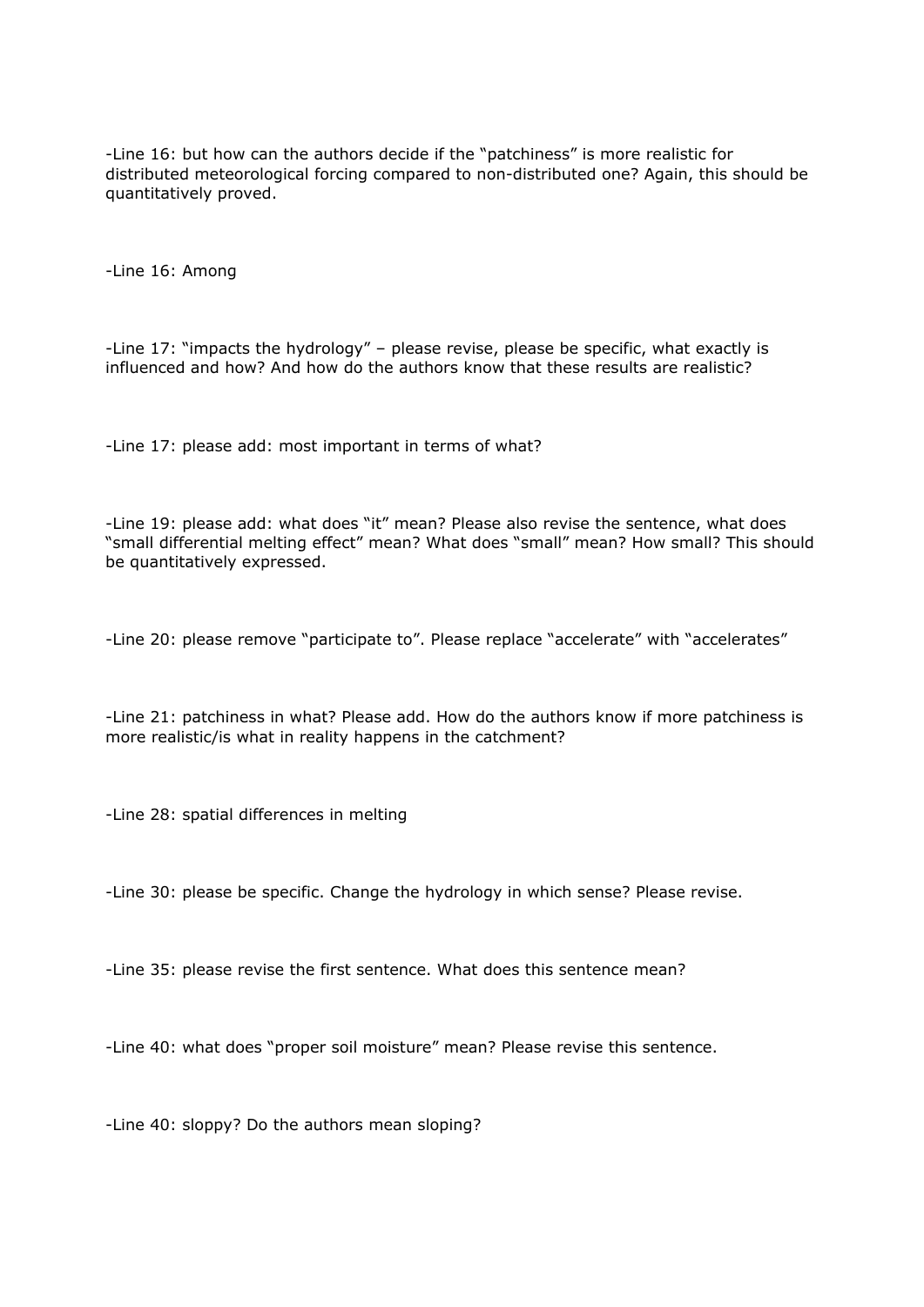-Lines 41-42: I do not understand this sentence: precipitation, etc. can simulate the spatial variability in hydrological fluxes? Please revise.

-Line 43: please replace "coverage" with "cover" (also in the whole manuscript).

-Line 43: what does limit mean? Please revise this sentence. What does "differential melting" mean? Please revise.

-Line 45: please revise "differential snow melting".

-Line 45: what does "variable saturation" mean? Please revise.

-Line 47: "snowy catchment"?

-Lines 52-53: Shortwave? Do the authors mean shortwave radiation? Please revise this in the whole manuscript.

-Line 54: please explain here what directional effects mean.

-Line 56: "meteorological distributions"? Please revise.

-Line 60: please add what physical processes are meant here. Please be specific.

-Lines 61-62: the meaning of these sentences is not clear, please revise.

-Line 64: "meteorological parameters"? Please revise.

-Line 65: catchments

-Line 64: please replace "catch" with simulate or reproduce.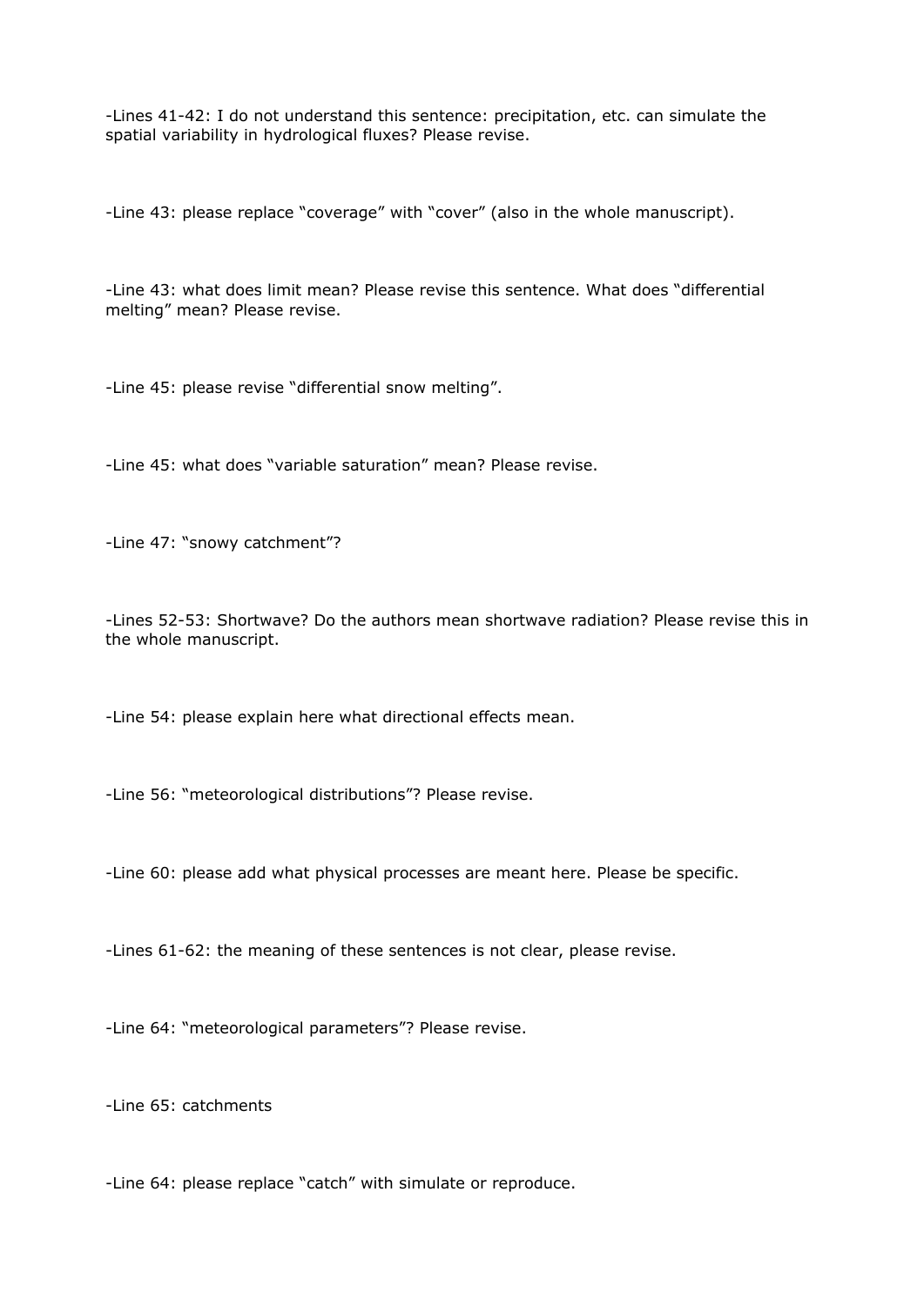-Line 71: on the water balance (or budget)

-Line 72: spatially distributing precipitation

-Line 77: based on the manuscript I am a bit confused: the model was not validated; and it is also unclear for which observations the model was calibrated.

-Line 79: what does individual or combined mean here? Can the authors please provide some explanation?

-Lines 79-80: these goals are not clear, please explain or revise/rephrase.

-Line 83: details

-Line 83: "meteorological distribution"? Please revise.

-Line 83: The fourth

-Line 91: please add: 5 to 6 months per year

-Line 91: This sentence is unclear. What is "C4"? What does this sentence mean? Please revise.

-Figure 1: caption: please remove second "for" from fourth line. Snow coefficients and wind direction mask: how were these derived? Can the authors either explain in the caption or refer to the main text where it is explained? Otherwise it is very hard to understand the figure.

-Line 98: Please consider to revise, e.g. The study area is located in a mid-latitude…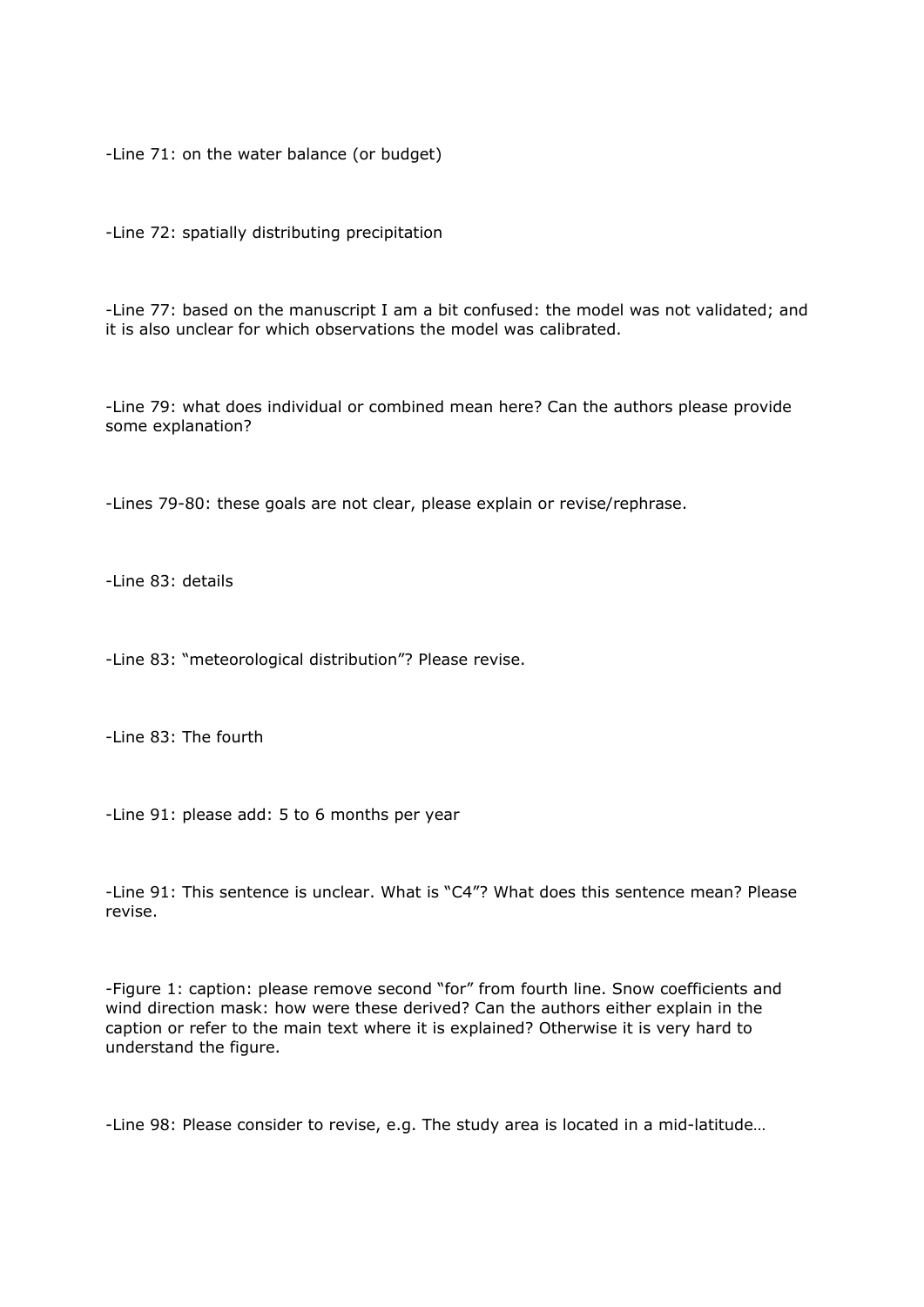-Line 99: on 11 November

-Line 105: "are well phased" – what does this mean? They are in phase? Please revise this sentence.

-Line 107: what does "also" mean? What other purpose did the observations serve?

-Line 108: input time series?

-Line 111: wind speed

-Line 115: Please revise the first sentence. In 2017 an OTT Pluvio rain gauge was installed at the weather station?

-Line 117: what does "reduced to a 30 min time step" mean? Averaged? Please revise.

-Line 124: what does "solve the surface and subsurface flow" mean? Please revise.

-Line 125: transfers of what? Please add.

-Line 128: make

-Lines 128-129: "grid which eases boundary conditions prescription mesh refinements" I am not entirely sure what the authors mean here.

-Line 130: kinematic

-Line 130: "any saturated cell flows" please revise.

-Line 135: Common Land Model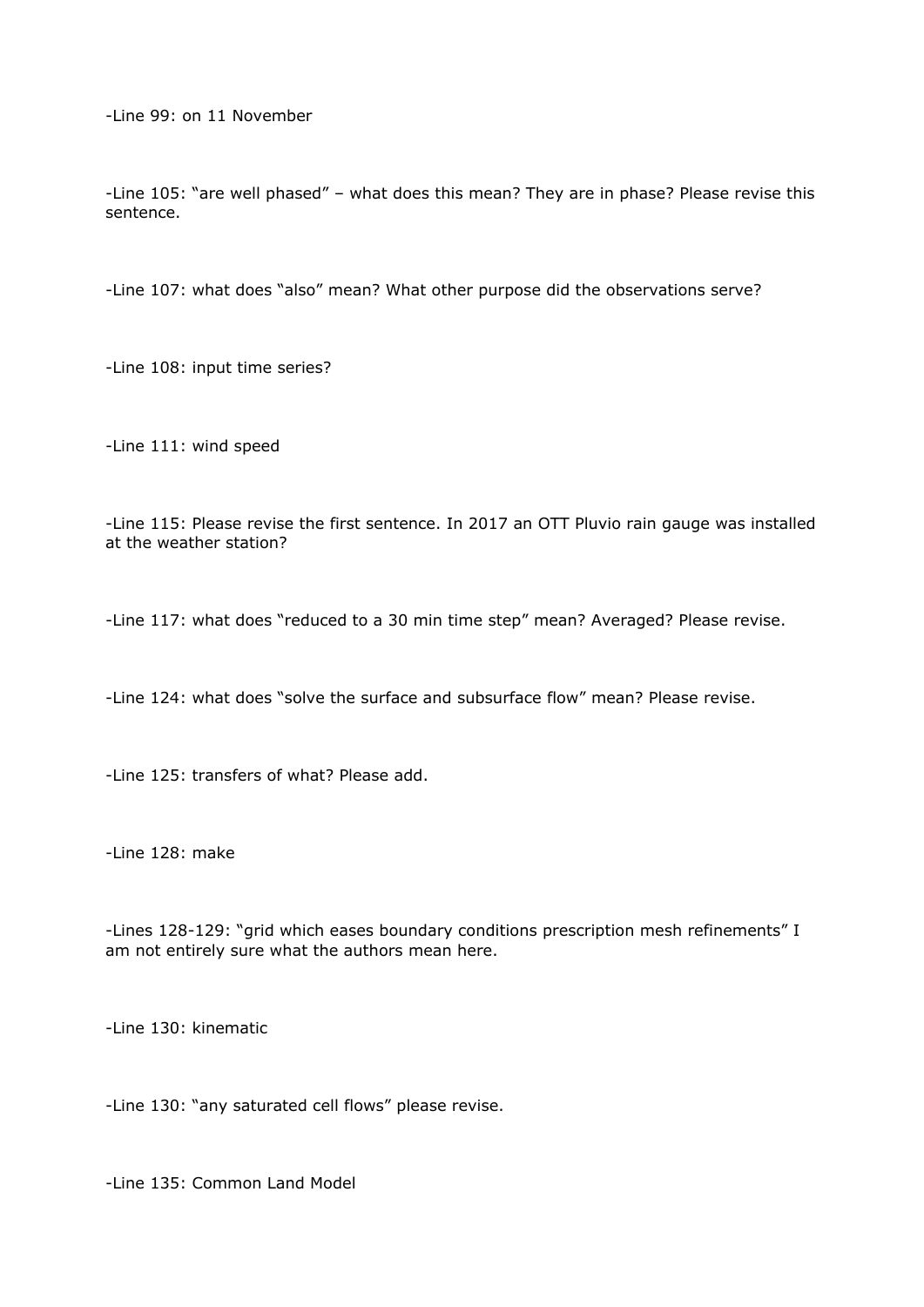-Line 140: snow layer thickness? Or snow depth?

-Line 142: "snow fraction is used to account for the surface uncovered by snow" I am not entirely sure what the authors mean here.

-Line 143: please explain how this reduction was exactly done.

 $-$ Line  $144$ : cover

-Line 145: temperature

-Line 148: Further information on…

-Line 155: please explain how these factors were derived/where they come from.

-Line 162: please explain how this upscaling was done.

-Line 167: It must be noted

-Lines 169-170: I am not sure what exactly this means: "rain has not been distributed according to an altitudinal gradient". Does this mean that precipitation in terms of rain was not distributed over the catchment, but only snow?

-Line 172, 174, 194, 201, 233: shortwave radiation

-Eq. 3 and 4: cosi?

-Line 183: was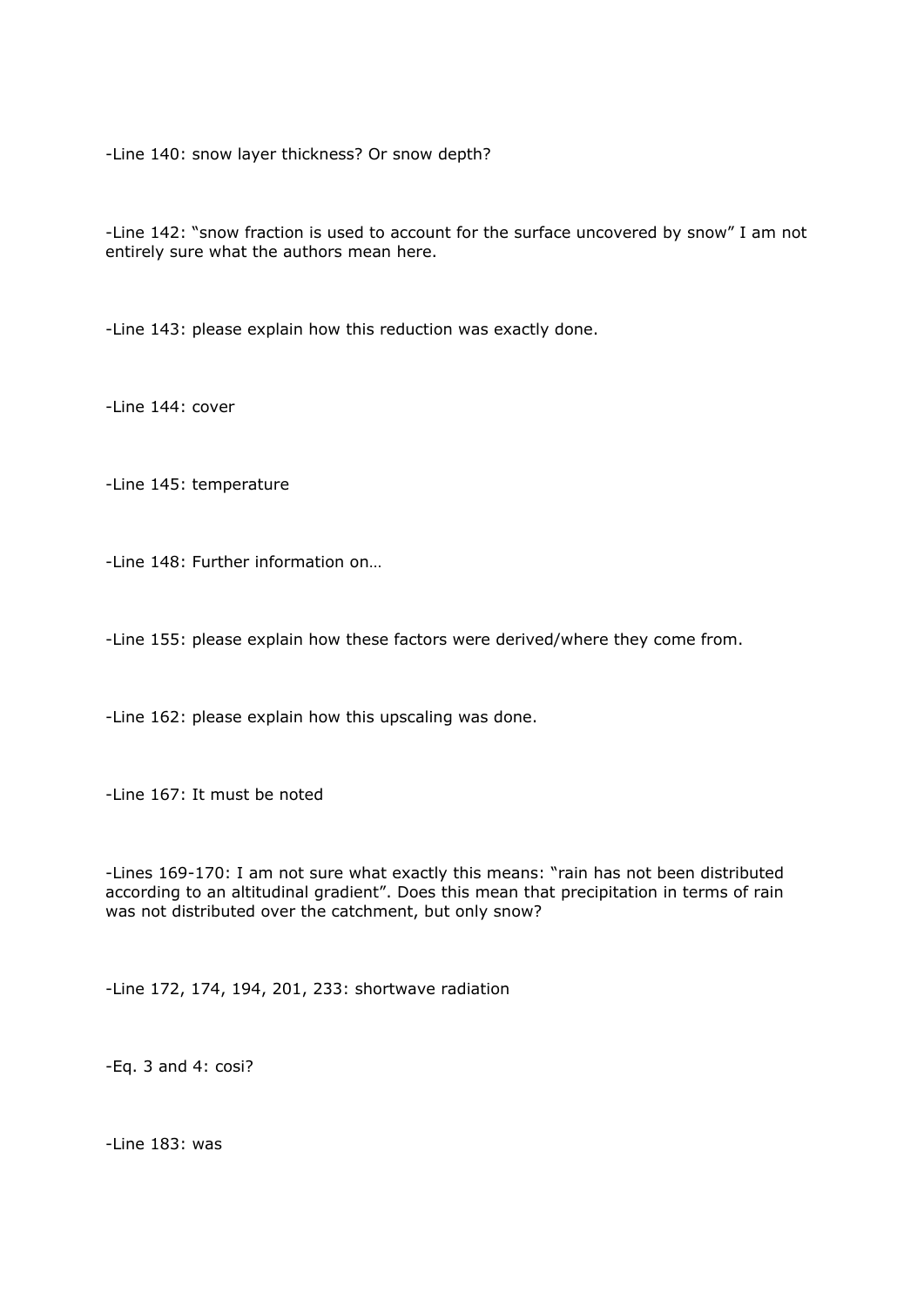-Line 201: air pressure?

-Line 203: please explain how, or provide a reference.

-Line 209: which satellite images, and how was this done exactly? Please explain.

-Line 213: allows

-Line 219: what does "key profile" mean? Where exactly? Or how were these locations selected? How many locations? Please be specific, so that the results are reproducible.

-Line 222: what does "meteorological distribution" mean? Please revise.

-Figure 3: is it maybe possible to please replace the colour name "salmon" with e.g. pink or light red? In third line: please remove "from" and replace it with e.g. in terms of

-Line 223: what does "outputted" mean? Was the simulation time step one hour? Or just the results were written out for every hour? Please explain.

-Line 225: what does "stock difference" mean? Please revise.

-Line 226: please remove "to"

-Line 226: the  $10^{th}$  year

-Line 228: spatial distribution of only (similarly in the next lines)

-Line 235: mean

-Lines 238-239: Please revise this sentence.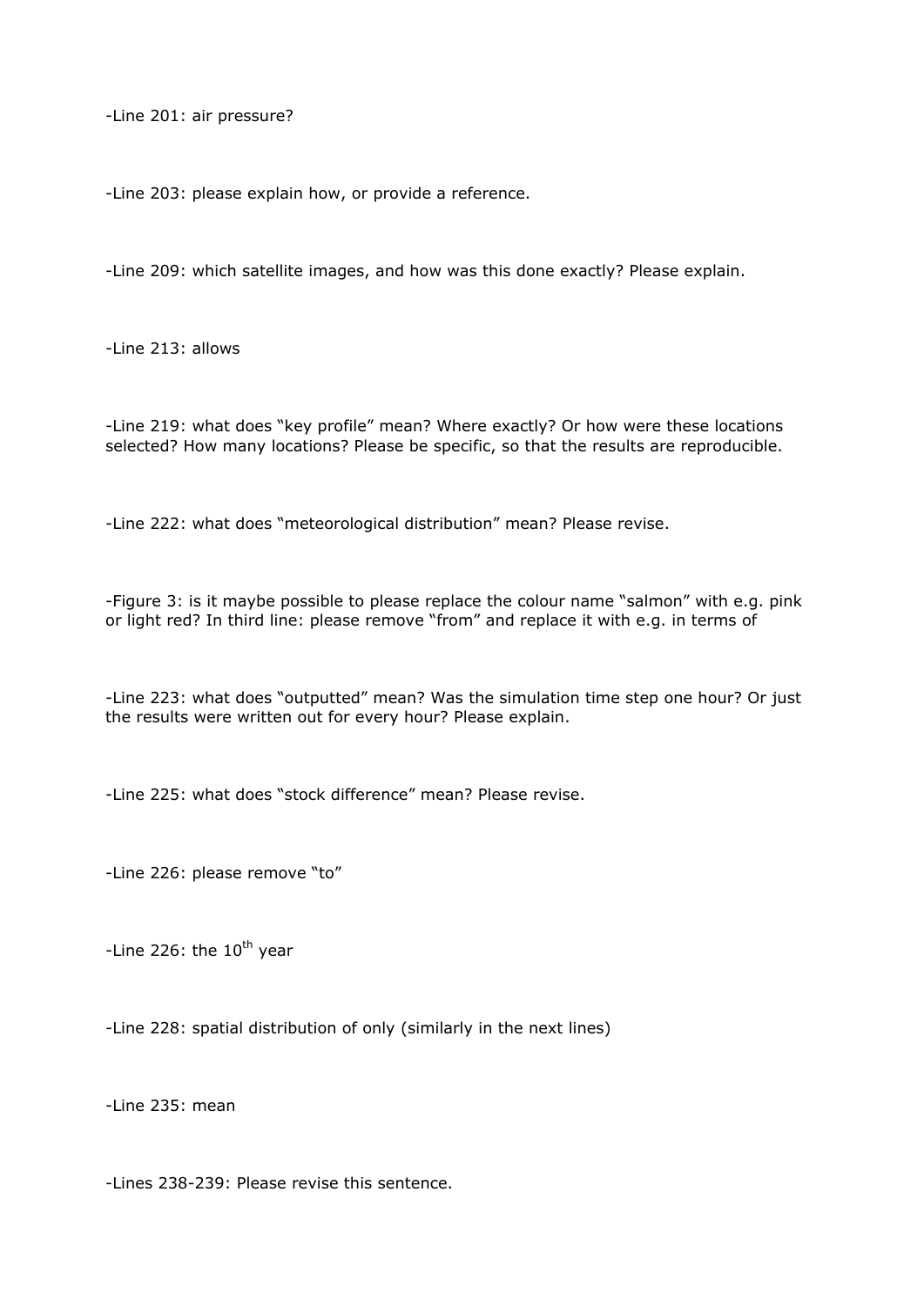-Line 240: please explain why.

-Line 240, 241: "-2" should be in the exponent.

-Line 247: serve

-Line 247: "catching the slope, curvature and aspect effect in spatial distribution" – Please revise.

-Line 249: variation between what? Please add. Please explain how the authors obtained these numbers.

-Line 253: accumulation of what? Please add.

-Line 258: what is a "subsurface stock"? Storage? Of what?

-Figure 4.a.: legend missing. c: shortwave radiation? c, d: over the watershed (instead of along)

-Line 262: variability of what? Please add.

-Line 264: what is a "subsurface stock"? Storage? Of what? Please revise.

-Line 265: please avoid referring to figures which are somewhere else/come much later in the results. Figure 9 is not yet explained. This would be very confusing for a reader.

-Line 266-267: this sentence is grammatically incorrect, please revise.

-Line 269: cover (also later).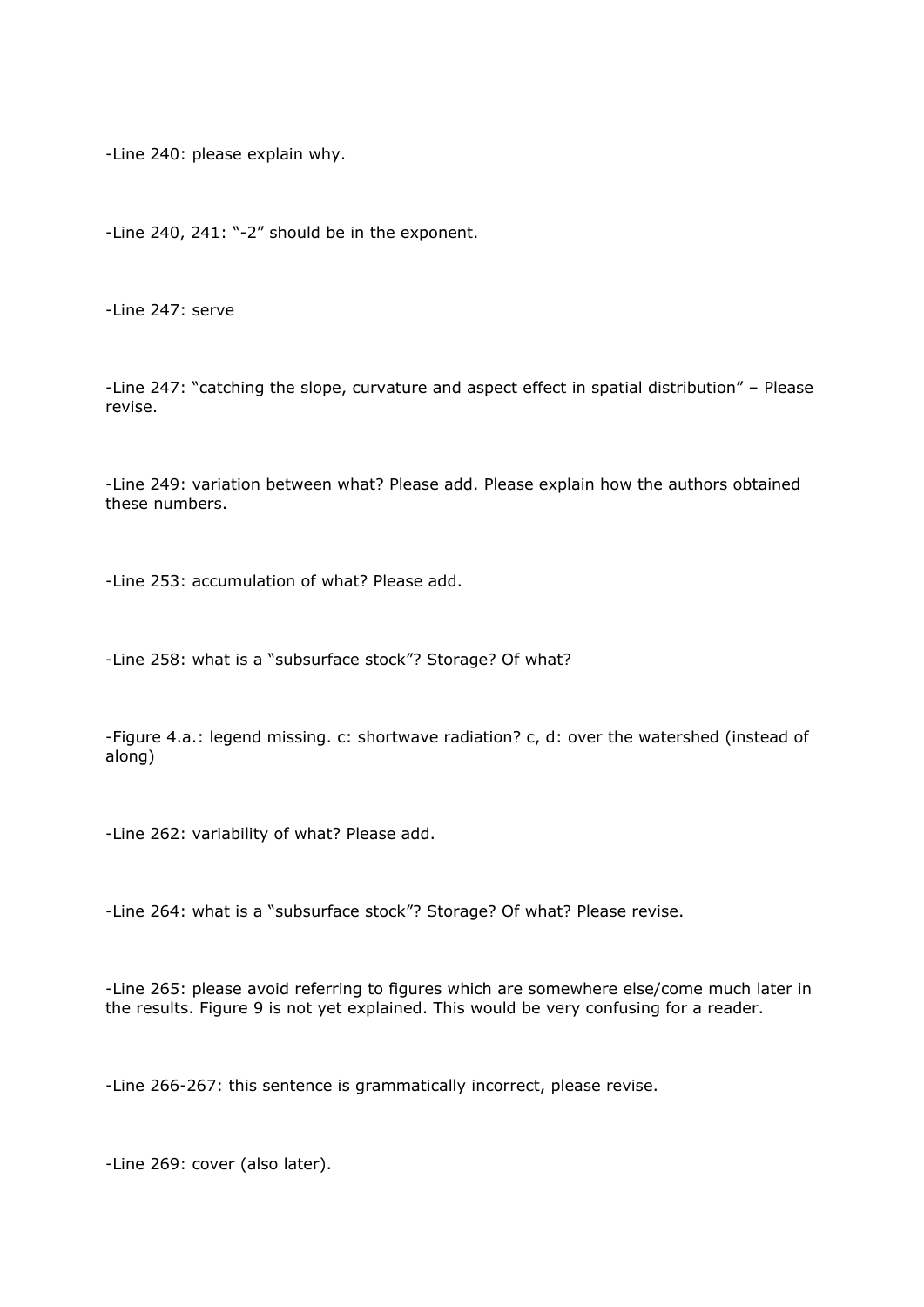$-$ Line 271: in the extraction

-Line 273: "subsurface stock increment" What does this mean? Please revise.

-Line 273: when ET is smaller?

-Line 274: this sentence is unclear. Please revise.

-Line 276: difference between what and what? Please add.

-Line 277: were prescribed. Please use consistently either present or past tense when showing the results, please avoid mixing.

-Figure 5: legend: storage and not stock, please revise.

-Line 280: several years? Please explain.

-Line 281: orientation of what? Please add.

-Line 284: fluxes of what? Please add.

-Line 291: are they the same or not? Please revise.

-Line 291: distribution of what? Which scale? Please add.

-Paragraph starting in Line 293: this seems to be the very same paragraph as the one before (just being incomplete).

-Line 299: seem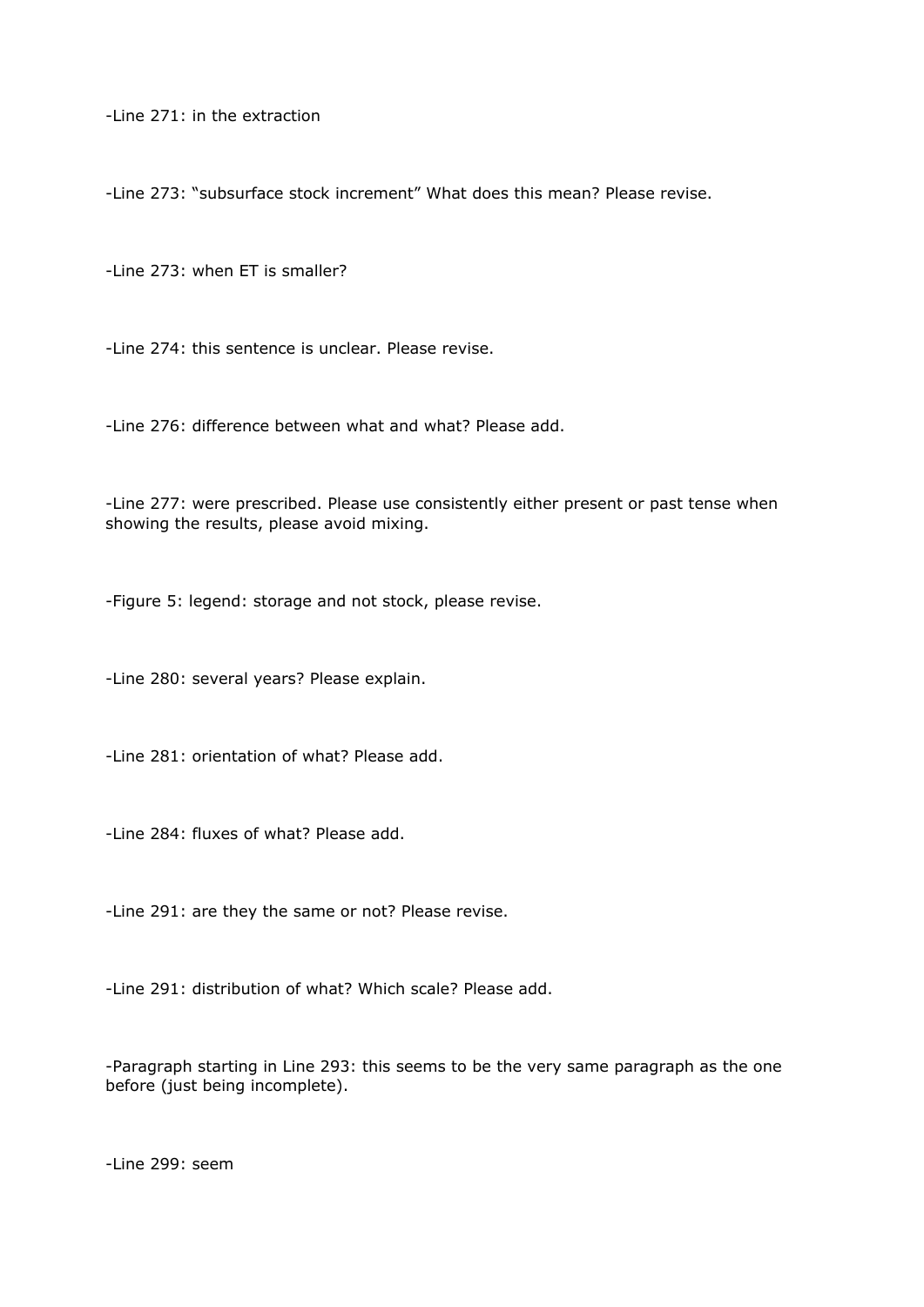-Line 302: produces spatial variability in snow melt

-Line 303: please remove comma

-Line 305: larger than

-Line 305: "-1" should be in the exponent

-Line 308: what does "marked on" mean? Please revise.

-Line 310: please explain.

-Line 310: than the two latter

-Line 308: It must be noted

-Line 311: is there any difference or is there no difference? Please revise this sentence.

-Line 314: please explain in methods how the footprint area was exactly estimated.

-Figure 7 caption: "Evapotranspiration simulation masked with wind direction mask for 17 days" Please explain this in detail in methods.

-Figure 7: ET is overestimated by each simulation. Why is that? Would it be possible to e.g. adjust model parameters?

-Line 319: saffron curve – orange curve?

-Line 321: "d-b" – does this mean b, c and d? Please revise.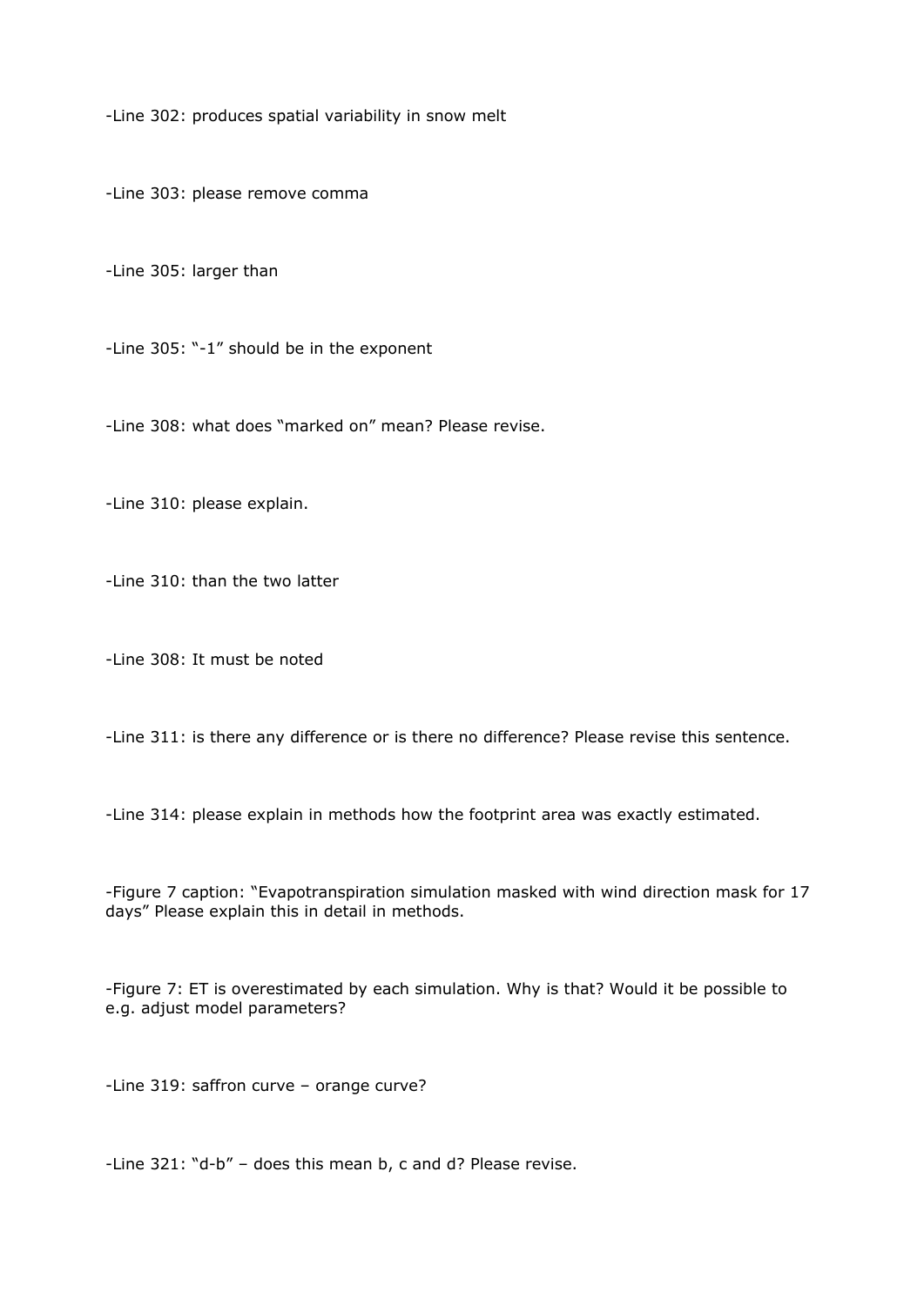-Line 321: "The cause is that the average shortwave after the distribution is less than the shortwave without distribution" I am not sure what the authors mean here. Please revise this sentence.

-Line 324: overestimate

-Table 1: "Stock"? Storage? Of what, where?

-Line 326: "To the first order"? Please revise.

-Line 327: Shortwave radiation

-Line 329: what does "correspond much better" mean? Please quantify this.

-Line 330: water balance?

-Line 337, 339, 342: stock?

-Line 341: "ET drawdown subsurface stock" – Please revise.

-Line 344: dynamics

-Line 351: "return to its snow value" – Please revise

-Line 354-355: please remove - figure caption should describe what is on a plot, in main text just please refer to a figure.

-Line 356, 361: cover

-Line 357: accumulation of what? Please add.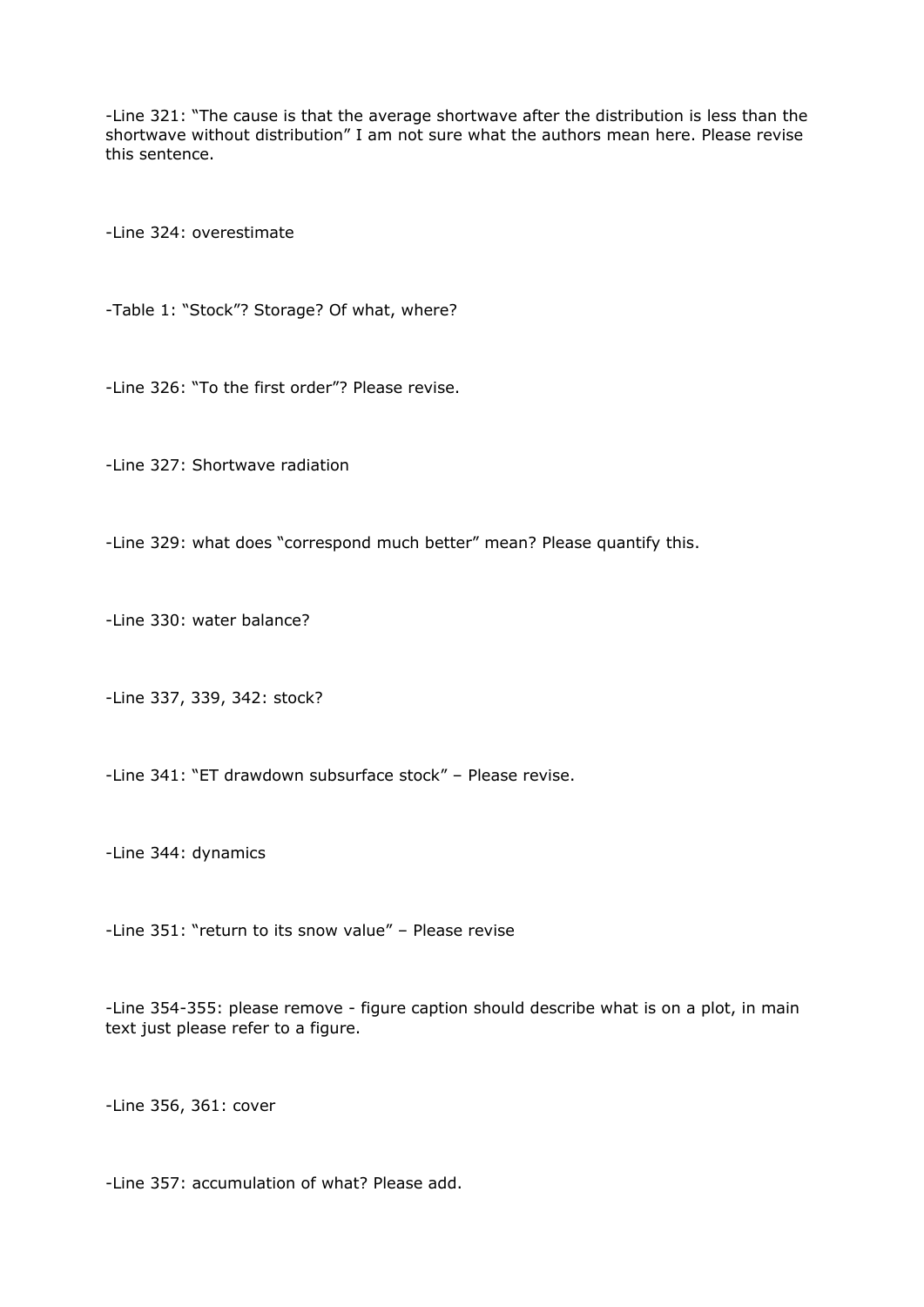-Line 358: which other ones? Please be specific.

-Figure: there seems to be two red lines on the figure, please choose a different colour for e.g. Pix-PM albedo. A: right blue axis title for precipitation is missing. Please add dimension to each axis title - If dimensionless then simply "(-)".

-Lines 371-373: this belongs to the methods section.

-Table 2: belongs to the methods.

-Line 378: "The 2D-AD simulation has less green pixels" Please revise, and add physical explanation.

-Line 383: "The 25<sup>th</sup> of May is located when snow partially cover the catchment during the melting period." Please revise this sentence, the meaning is unclear.

-Line 383: represents

-Line 388: what does "slightly" mean? Please revise, please be specific. How late exactly?

-Line 391: what does "play" mean? Please rewrite this sentence.

-Line 394: Overall

-Line 396, 405: cover

-Line 397: catchments

-Please add a Discussion section to the manuscript.